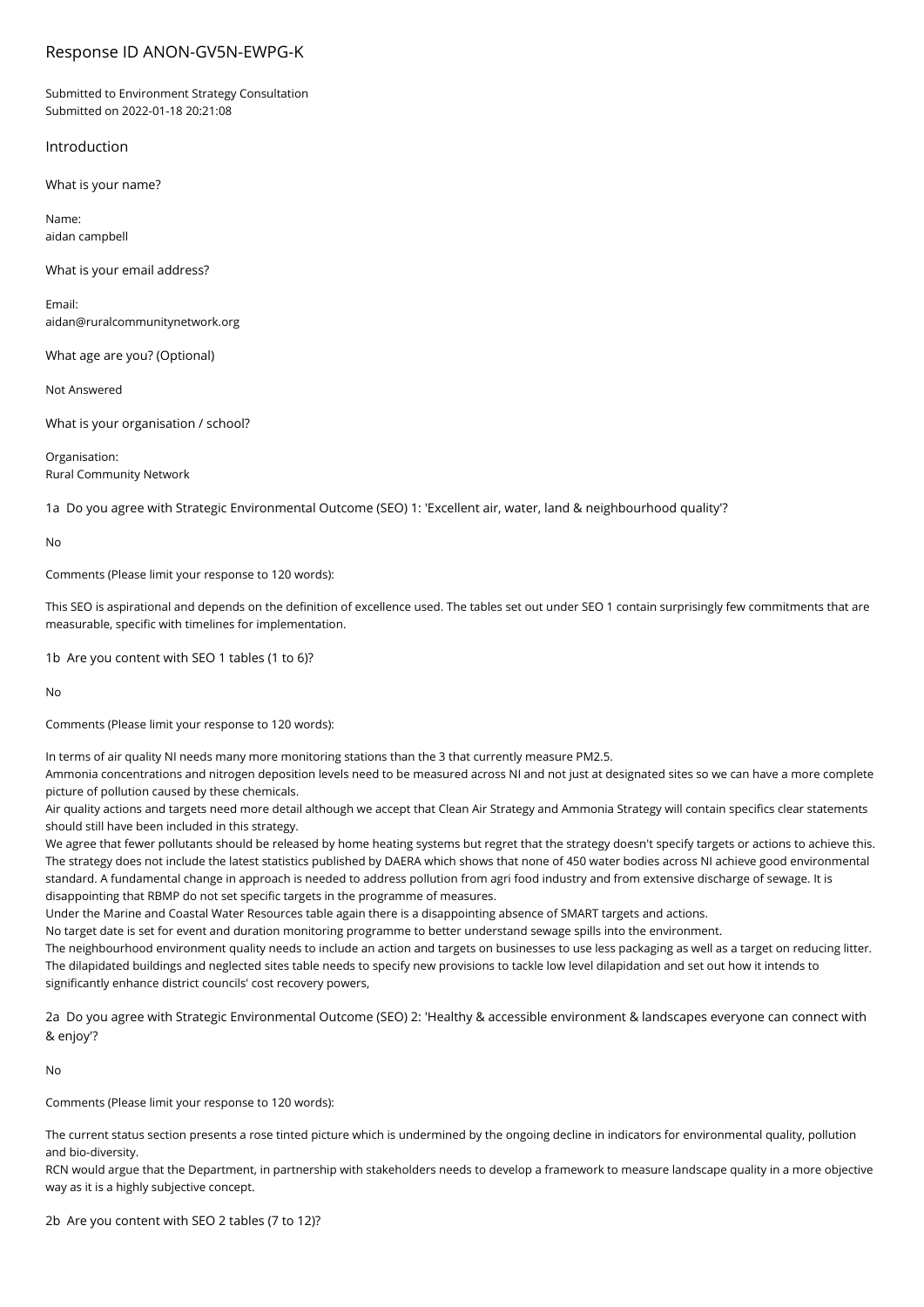Comments (Please limit your response to 120 words):

RCN agrees it is important that people are connected to the environment. Outdoor recreation and natural space provision offer potential to rural communities for employment and development but a balance must be struck with ensuring the sustainability and sensitive management of outdoor recreation spaces.

The off road network of both local community paths and NI wide routes need to link up as much as possible rather than develop as a patchwork of 2-3 mile paths randomly dispersed. We welcome the target to increase awareness of accessible community transport schemes but these need to be developed with further investment. We support the aspiration towards a national greenways network but would have liked to see more detail and a target date for implementation.

The target for each 4-11 year old to spend 1+ hours in nature rich settings per month by 2050 is fundamentally unambitious,

We agree with the aspirations behind the targets and actions proposed in the Sustainable settlements table but there is no detail in any of those targets and some could be considered outcomes rather than targets. In principle the idea to integrate existing and new natural features into housing development is worth exploring but there is no consideration in the strategy on what this might mean for population density in settlements and how that may impact on development and development sites. The historic environment table doesn't appear to contain any measurable actions or targets on p43. Any future agricultural support scheme should commit to payments to farmers to protect historic environmental assets on agricultural land, The Department should consider investing in the Forest Service Guides and growing this invaluable resource of knowledge and skills that raises public awareness and knowledge of the biodiversity in the Forest Service estate.

3a Do you agree with Strategic Environmental Outcome (SEO) 3: 'Thriving, resilient & connected nature and wildlife'?

No

Comments (Please limit your response to 120 words):

See comments at 3b.

3b Are you content with SEO 3 tables (13 to 15)?

No

Comments (Please limit your response to 120 words):

RCN would have expected a more ambitious target than 30% of land and water protected for nature by 2030 but perhaps this reflects the poor environmental condition of the majority of NI habitats.

Several of the "actions" described on p46 are not actions but describe process issues and how the Department will work.

We welcome the target to create or restore 75,000ha of wildlife rich habitat outside the protected site network but this needs to include a target date to measure implementation.

Table 14 Protecting Nature at Sea contains few SMART targets.

We agree with the proposal to reduce unnecessary light emissions to reduce energy usage and reduce negative impact on nature. This may require a different approach in rural communities where less street lighting is installed and sources of light pollution are more likely to emanate from private homes and businesses.

4a Do you agree with Strategic Environmental Outcome (SEO) 4: 'Sustainable production & consumption on land and at sea'?

No

Comments (Please limit your response to 120 words):

The SEO identifies resource efficiency as key to the SEO but it also needs to refer to the need to fundamentally reduce consumption to enable sustainable levels of consumption and production in the future. It is welcome that the SEO applies across all sectors including industry, agriculture and energy.

4b Are you content with SEO 4 tables (16 to 24)?

 $N<sub>0</sub>$ 

Comments (Please limit your response to 120 words):

If the focus of increased productivity is ever increasing output from industry and agriculture then there comes a point when this is unsustainable within planetary and environmental boundaries. The future vision needs to address this point.

RCN welcomes proposals to extend the remit of producer responsibilities and targets for net cost of packaging contributed by producers, increase in recycling of drinks containers, and increase in recycling of packaging.

Reduction of SUP will require more action for suppliers and businesses to minimise their use and replace with sustainable alternatives. DAERA may also need to take a stronger stance on inappropriate usage of Anti Mircobials due to the scale of the potential threat to viable agriculture sector in NI. This could include stricter control of usage of AM and enforcement of penalties if inappropriate usage discovered.

5a Do you agree with Strategic Environmental Outcome (SEO) 5: 'Zero waste & highly developed circular economy'?